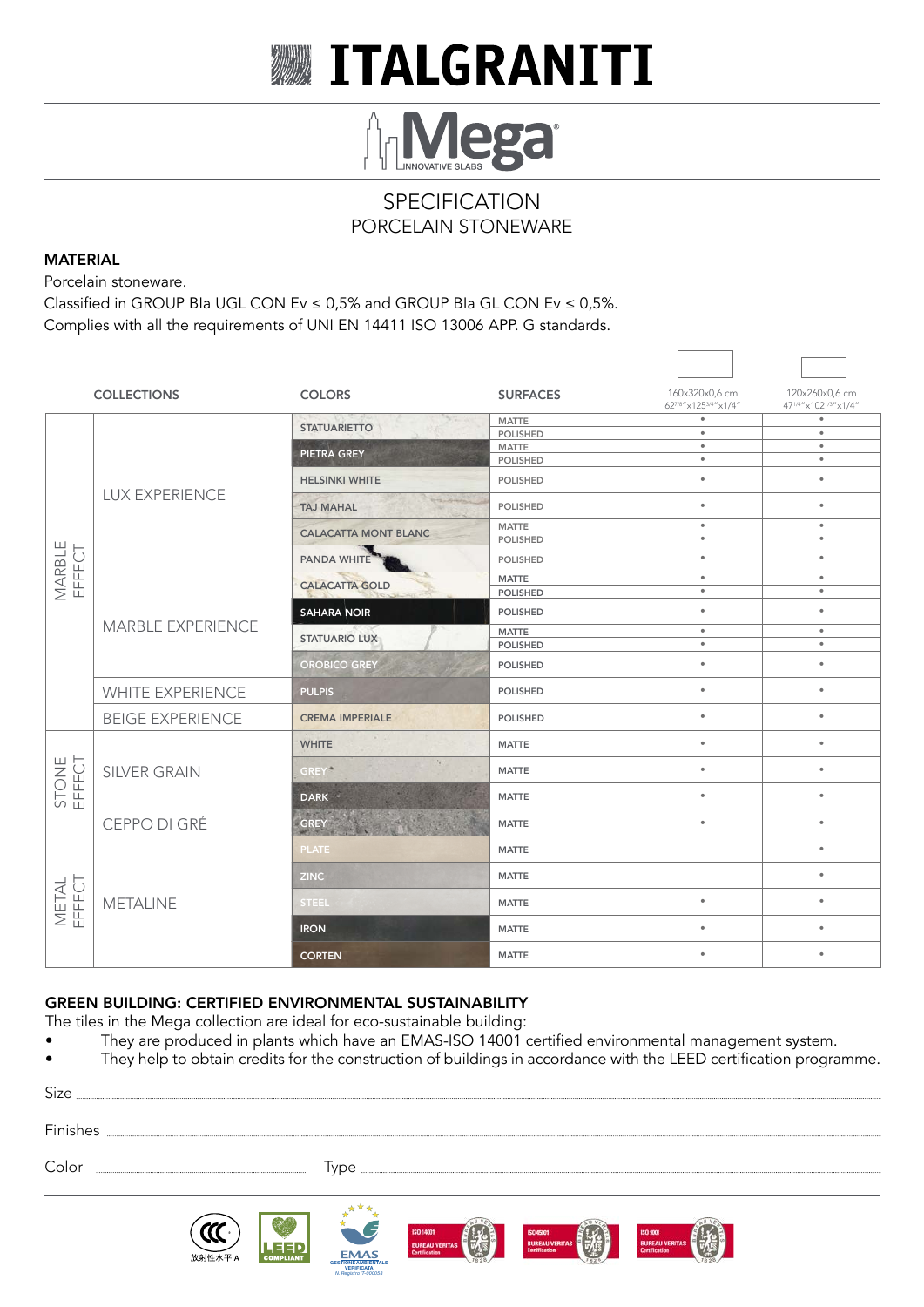# **WEITALGRANITI**

















### TECHNICAL TABLE PORCELAIN STONEWARE

CONFORMING TO STANDARDS

EN 14411 ISO 13006 ANNEX G GROUP BIa UGL CON Ev ≤ 0,5%

|           | PHYSICAL PROPERTIES                                               | <b>TESTING METHOD</b> | REFERENCE STANDARD                                    |                                           |                   | PRODUCT VALUES              |
|-----------|-------------------------------------------------------------------|-----------------------|-------------------------------------------------------|-------------------------------------------|-------------------|-----------------------------|
|           |                                                                   |                       |                                                       | $7cm \le N < 15 cm$ $N \ge 15 cm$<br>(mm) | $(%)$ (mm)        | Rectified                   |
|           |                                                                   |                       | Length and width                                      | $\pm 0.9$                                 | ±0.6 ±2.0         | $\pm 0.2$ %                 |
|           |                                                                   |                       | Thickness                                             | $\pm 0.5$                                 | ±5.0±0.5          | ±5%                         |
|           | Sizes                                                             | EN ISO 10545-2        | Linearity                                             | $\pm 0.75$                                | $\pm 0.5 \pm 1.5$ | ±0.2%                       |
|           |                                                                   |                       | Wedging                                               | $\pm 0.75$                                | ±0.5 ±2.0         | ±0.2%                       |
|           |                                                                   |                       | Warpage                                               | $\pm 0.75$                                | ±0.5 ±2.0         | $\pm 0.2 \%$                |
|           |                                                                   |                       | Appearance: percentage of acceptable tiles, per lot   | 95 %<br>min.                              | 95 %<br>min.      |                             |
|           | Water absorption %                                                | EN ISO 10545-3        | $Ev \le 0.5\%$                                        |                                           |                   | < 0.1%                      |
|           | Modulus of rupture                                                |                       | Valore medio 35 N/mm <sup>2</sup> min.                |                                           |                   | 45 N/mm <sup>2</sup>        |
|           | Breakage resistence                                               | EN ISO 10545-4        | $sp. > 7.5$ mm: min 1300 N<br>sp. < 7,5 mm: min 700 N |                                           |                   | 2500 N (9 mm)               |
| $\bullet$ | Scratch resistance                                                | EN ISO 10545-6        | 175 mm3 max.                                          |                                           |                   | Average $<$ 150 mm3         |
|           | Thermal expansion coefficient                                     | EN ISO 10545-8        | Declared value                                        |                                           |                   | $6,8$ MK $^{-1}$            |
|           | Thermal shock resistance                                          | EN ISO 10545-9        | Pass according to iso 10545-1                         |                                           |                   | Resistant                   |
|           | Frost resistance                                                  | EN ISO 10545-12       | Pass according to iso 10545-1                         |                                           |                   | Resistant                   |
|           | Resistance to low concentrations of acids<br>and alkali           |                       | Declared value                                        |                                           |                   | Resistant                   |
|           | Resistance to high concentrations of acids<br>and alkali          | EN ISO 10545-13       | Declared value                                        |                                           |                   | Resistant                   |
|           | Resistance to domestic chemicals and additives for swimming pools |                       | UB min.                                               |                                           |                   | UA                          |
|           | Stain resistance of unglazed matte porcelain                      | EN ISO 10545-14       | Declared value                                        |                                           |                   | $\star$<br>Resistant        |
|           | Friction coefficient (slipperiness)                               | <b>DIN 51130</b>      |                                                       |                                           |                   | Declared value              |
|           |                                                                   | <b>DIN 51097</b>      |                                                       |                                           |                   | Declared value              |
|           |                                                                   | B.C.R.A. - D.M.236/89 | If needed                                             |                                           |                   | $> 0,40$ Dry $/ > 0,40$ Wet |
|           |                                                                   | <b>ANSI A326.3</b>    |                                                       |                                           |                   | $\geq 0.42$ Wet             |
|           |                                                                   |                       |                                                       |                                           |                   |                             |